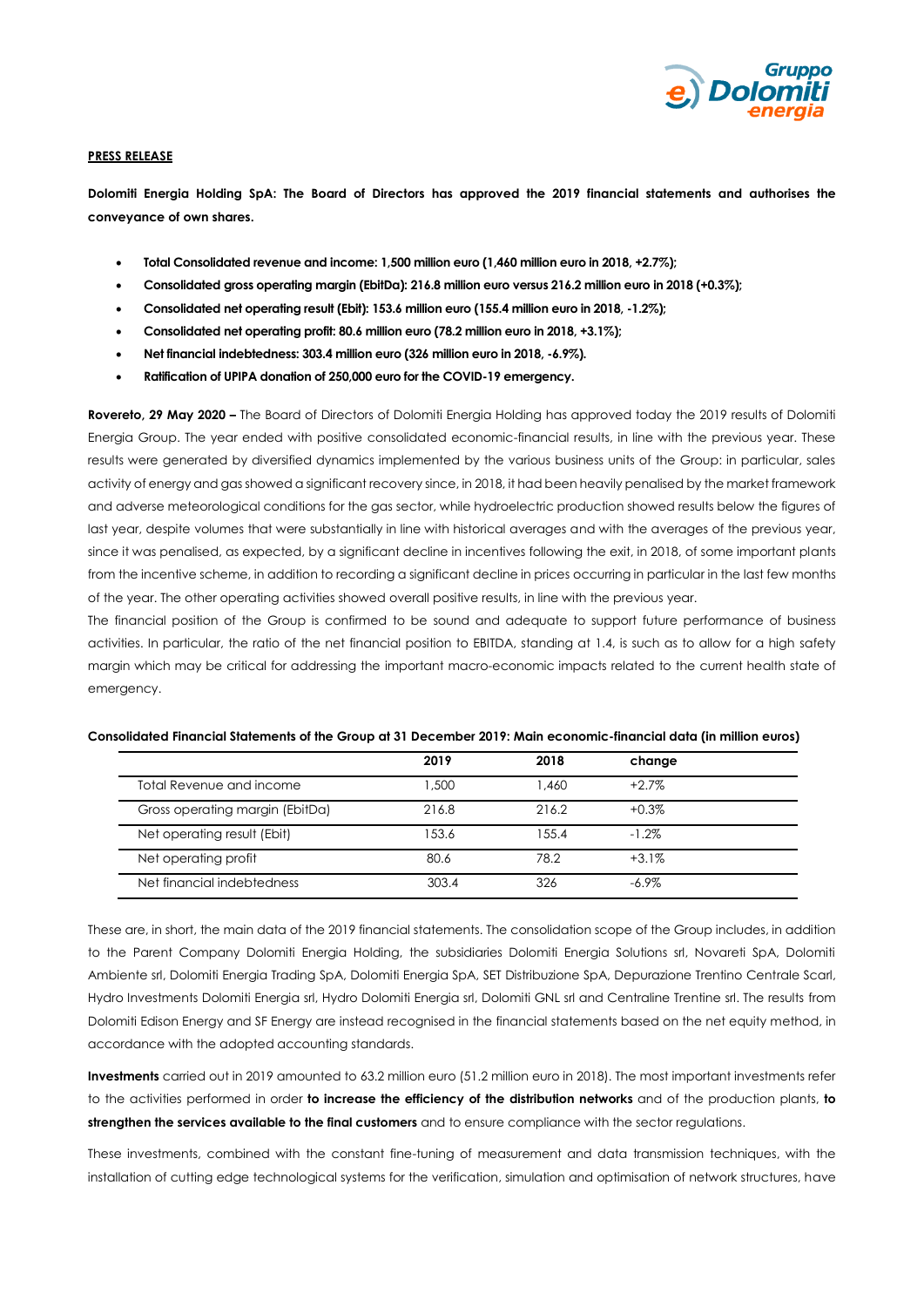

allowed the Group to obtain constant improvements in service quality, as proven by the continuity bonuses constantly received from the distribution companies.

As regards the industrial aspects, with reference to the main sectors of activity, the Group is highlighting the following results:

# **ELECTRICAL PRODUCTION**

**Hydroelectric production**: The hydroelectric production of Dolomiti Energia Holding, Dolomiti Edison Energy, Hydro Dolomiti Energia and SF Energy reached **4.1 billion kWh**, in line with the 4.1 billion kWh of 2018 (100% DEH, HDE, SFE, DEE). **Thermoelectric production:** It generated **97 million kWh** (142 million kWh in 2018).

### **DISTRIBUTION NETWORKS**

**Electricity:** The Group **distributed 2.6 billion kWh** (2.6 billion kWh in 2018). The electric distribution network covered, at 31 December 2019, 12,103 km (11,919 km in 2018, the increase is also due to the integration of the electricity distribution networks of the Municipality of Molveno and the Municipality of Sant'Orsola, implemented during the year).

**Natural gas:** In 2019, **294.8 million** cubic metres of gas were **distributed**, up compared with the 287.6 million cubic metres in 2018. The network covers 2,415 km compared with 2,376 km in 2018.

**Integrated water cycle**: in 2019, the quantity of **water supplied to the network,** 1,138 km long (1,215 in 2018), totalled **30 million**  cubic metres compared with 29.9 in 2018. The water was distributed to a total of 111,970 users.

# **SALES**

**Electricity:** The Group **provided to its end customers 4.1 billion** kWh, compared with 3.9 billion kWh in 2018. Electricity **customers** were almost **455,000** compared with 431,000 in 2018.

**Natural gas:** In the gas sector, sales to **final customers stood at 497 million** cubic metres of gas in 2019 against 490.6 million in 2018. Today, **customers** total **213,000** (196,000 in 2018).

The trend of commercial activity has enabled a further increase in the number of electricity and gas customers, bringing it up to **668,000** (627,000 in 2018). A very positive net increase, equal to approximately 41,000 supply points, also following the award of the tender called by APAC for a few thousand delivery points to the Public Administration of the Trentino region.

### **OTHER ACTIVITIES**

Laboratory: In 2019 the laboratory (control of drinking water quality, water tables, waste water and water treatment) has carried out more than **19,729 analyses,** compared with 18,450 in 2018, up by 6.9% compared with the previous year, 61.7% of which on behalf of third parties (54.4% in 2018).

**Co-generation and district heating:** In 2019, **98.4 GWh** of heat, steam and cooling were distributed (132.5 GWh in 2018). This figure also includes the amount distributed to industries.

**Waste Management:** The percentage of separate waste collection in 2019 stood, in Trento, at 81.7% (80.8% in 2018) and 78.9% in Rovereto (78.7% in 2018), achieving excellent results for cities of this size. Overall, during the year, 73,234 tons of waste, between separate and unsorted waste, were collected (72,682 in 2018).

**Electric mobility:** On 1 July 2019, an agreement was also signed with Alperia to share the initiatives of the two Groups in the field of electric mobility with the objective of giving a decisive contribution toward the infrastructure in the territory of the Region but also to develop connected activities in the rest of Italy. Dolomiti Energia Holding has therefore acquired 50% of the share capital of Alperia Smart Mobility which was renamed Neogy, with an equal investment held by Dolomiti Energia Holding and Alperia. At this reporting date, Neogy has a significant number of active recharging sites (currently about 400) also thanks to the innovative models and collaboration agreements entered into with other subjects present in the territory, such as the agreement executed with Federazione Trentina della Cooperazione.

The beginning of 2020 was characterised by a trend in line with the previous year. Unfortunately, as it is well known, starting from the second half of the month of February, Italy has been progressively affected by a major health crisis of epic historic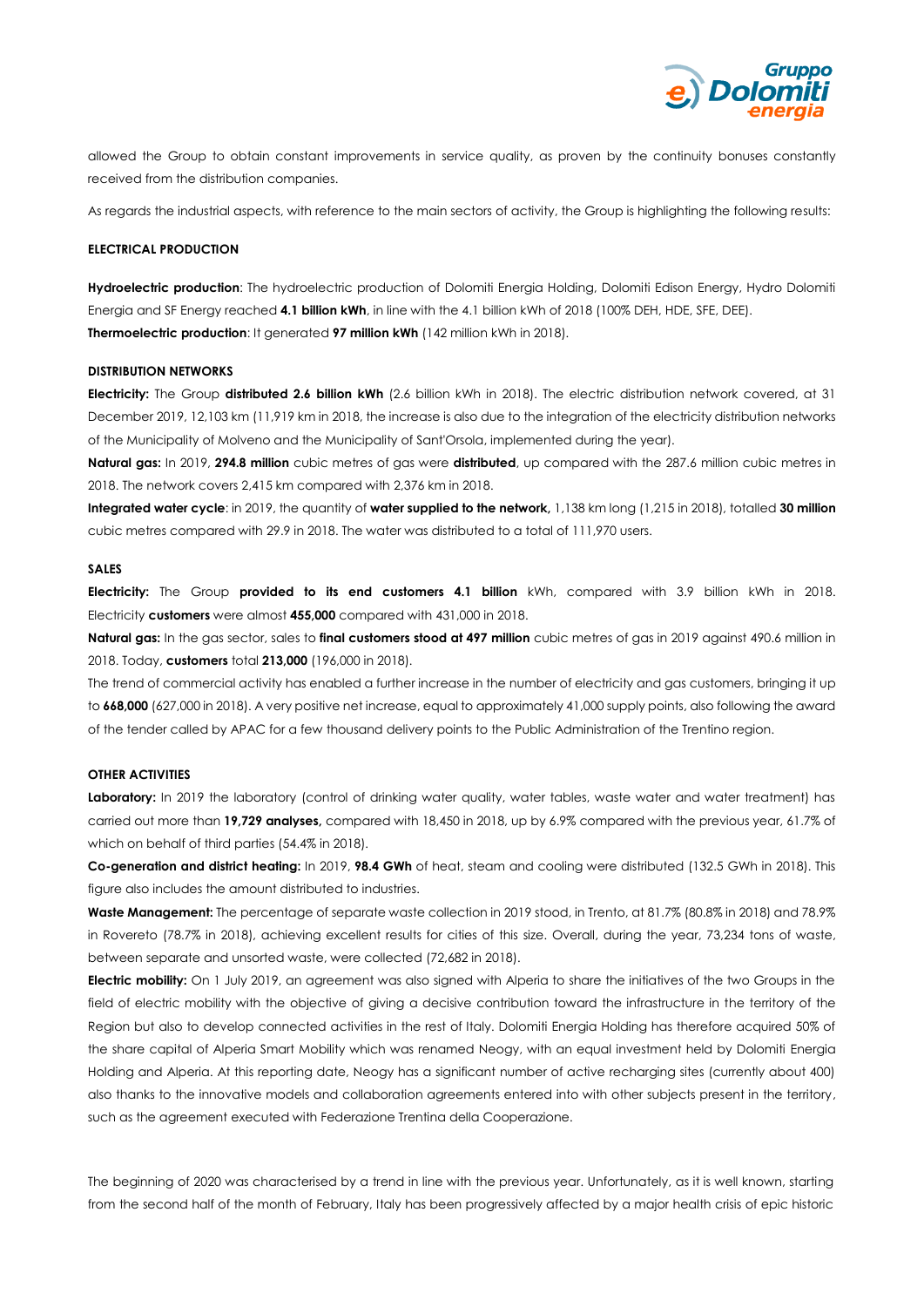

proportions. The company is monitoring the development of this very complex situation caused by the spreading of the COVID-19 (Coronavirus) not only in Italy, but worldwide, with severe repercussions that may affect the macro-economic scenario. To date, it is impossible to quantify with sufficient accuracy the economic and financial effects of this event, both because it is impossible to know and reasonably estimate the duration of the restrictions in place and because the limited time between the onset of this event and today's date has not allowed us to fully measure the consequences that will inevitably unfold over the next few months. Given the various activities carried out by the Group, it is reasonable to predict that these impacts will concern primarily the hydroelectric production activities and the sales of electricity and gas, in particular due to a decline in the demand following reduced activities of many companies. The Company is committed to communicating to the market any information that may become available after the approval of the draft financial statements.

### **CONSOLIDATED NON-FINANCIAL STATEMENT**

The Shareholders' Meeting has also acknowledged the Consolidated declaration of a non-financial nature approved by the Board of Directors at the meeting of 27 March 2020, pursuant to Italian Legislative Decree 254/2016.

### **DIVIDENDS**

The Shareholders' Meeting has approved the distribution of dividends for the year 2019 amounting to **Euro 34 million** and **Euro 0.09 per share** (equal to the value of last year) with a 93.3% dividend/net profit ratio of the Parent Company.

### **RATIFICATION OF UPIPA DONATION**

As a sign of solidarity with the Trentino community and in particular with the most vulnerable people and with the people involved in the Coronavirus health emergency, as well as people who live and work in retirement homes, **the Group has given a donation of Euro 250 thousand to UPIPA** (Provincial Union of Health Care Institutions), an association representing retirement homes and public companies that provide services to the Trentino residents, to be used for the purchase of healthcare materials so that the people working in these structures can protect their health and the health of the elderly guests. The Shareholders' Meeting has resolved to ratify the donation.

### **TRANSFER OF TREASURY SHARES**

In a subsequent session, the Shareholders' Meeting has authorised, pursuant to article 2357 ter, paragraph 1 of the Italian Civil Code, the purchase and disposal of treasury shares up to a maximum number of 7,000,000, delimiting the scope of the authorised transactions to the transfer of treasury shares to local territorial subjects and for the purpose of strengthening its capital structure and acquiring assets that are functional to the business plan of the company and are not the object of generalised purchase offers for the whole field of shareholders or undifferentiated third parties. The shares may be transferred, for purchase/sales, swaps and assignments or another similar operation, for a price or a minimum value of no less than Euro 2.15; this authorisation is effective for a 12-month period as of today's date.

*The Manager responsible for the preparation of the accounting reports, Mr Michele Pedrini, declares - taking into account the provisions of all applicable regulations - that the accounting information contained in this press release corresponds to the relevant documents, accounting books and records.* 

### *Alternative performance indicators*

*Some alternative performance indicators used in this press release are not included in the international accounting standards (IFRS-EU) adopted by the European Union but the Management of Dolomiti Energia Holding SpA believes that they may be helpful for a better assessment and monitoring of the economic-financial performance of Dolomiti Energia Holding SpA and of the Group. In line with the recommendations provided in the Directives published on 5 October 2015 by the European*